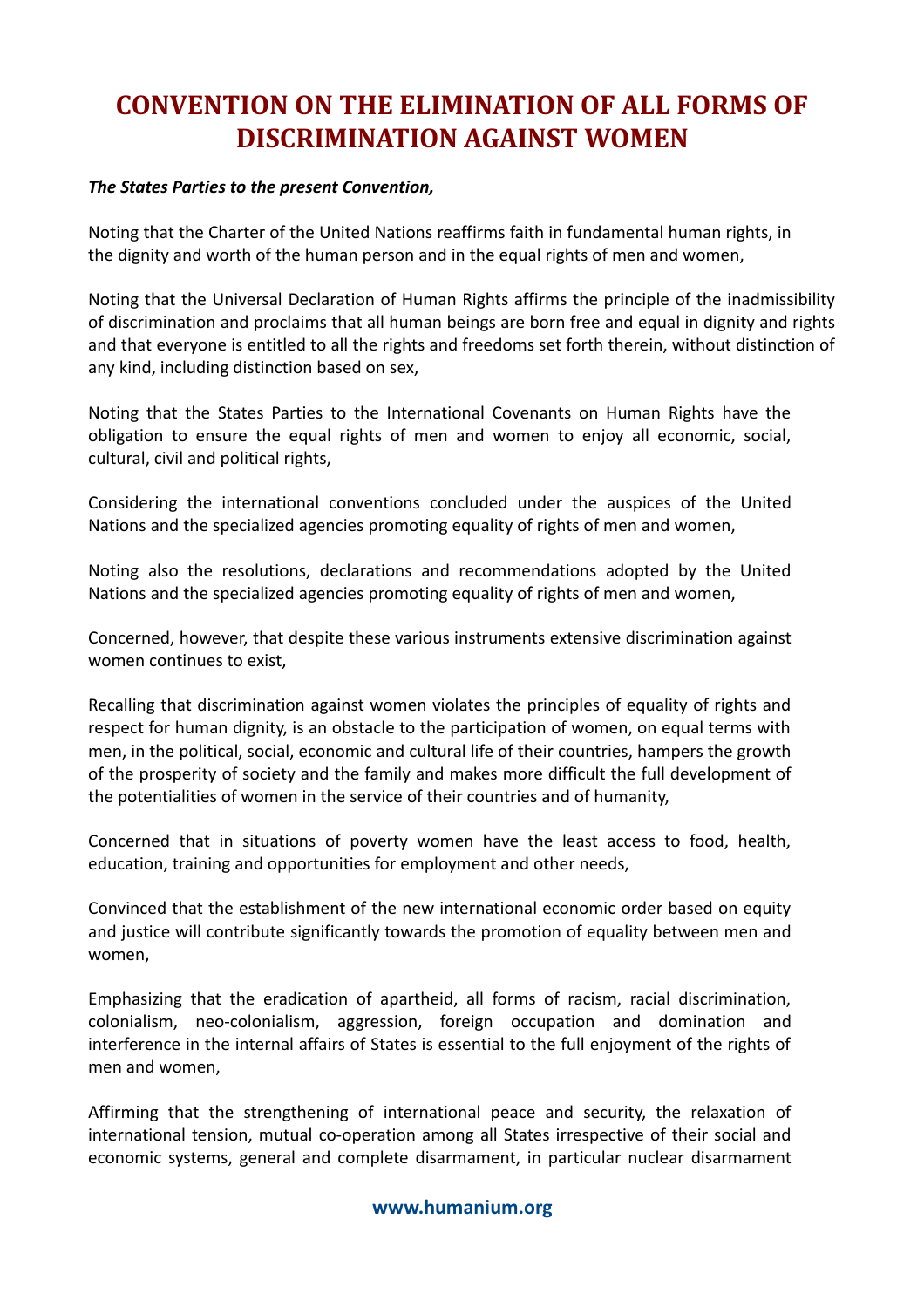under strict and effective international control, the affirmation of the principles of justice, equality and mutual benefit in relations among countries and the realization of the right of peoples under alien and colonial domination and foreign occupation to self-determination and independence, as well as respect for national sovereignty and territorial integrity, will promote social progress and development and as a consequence will contribute to the attainment of full equality between men and women,

Convinced that the full and complete development of a country, the welfare of the world and the cause of peace require the maximum participation of women on equal terms with men in all fields,

Bearing in mind the great contribution of women to the welfare of the family and to the development of society, so far not fully recognized, the social significance of maternity and the role of both parents in the family and in the upbringing of children, and aware that the role of women in procreation should not be a basis for discrimination but that the upbringing of children requires a sharing of responsibility between men and women and society as a whole,

Aware that a change in the traditional role of men as well as the role of women in society and in the family is needed to achieve full equality between men and women,

Determined to implement the principles set forth in the Declaration on the Elimination of Discrimination against Women and, for that purpose, to adopt the measures required for the elimination of such discrimination in all its forms and manifestations,

Have agreed on the following:

## **PART I**

## **Article I**

For the purposes of the present Convention, the term "discrimination against women" shall mean any distinction, exclusion or restriction made on the basis of sex which has the effect or purpose of impairing or nullifying the recognition, enjoyment or exercise by women, irrespective of their marital status, on a basis of equality of men and women, of human rights and fundamental freedoms in the political, economic, social, cultural, civil or any other field.

## **Article 2**

States Parties condemn discrimination against women in all its forms, agree to pursue by all appropriate means and without delay a policy of eliminating discrimination against women and, to this end, undertake:

> (a) To embody the principle of the equality of men and women in their national constitutions or other appropriate legislation if not yet incorporated therein and to ensure, through law and other appropriate means, the practical realization of this principle;

> (b) To adopt appropriate legislative and other measures, including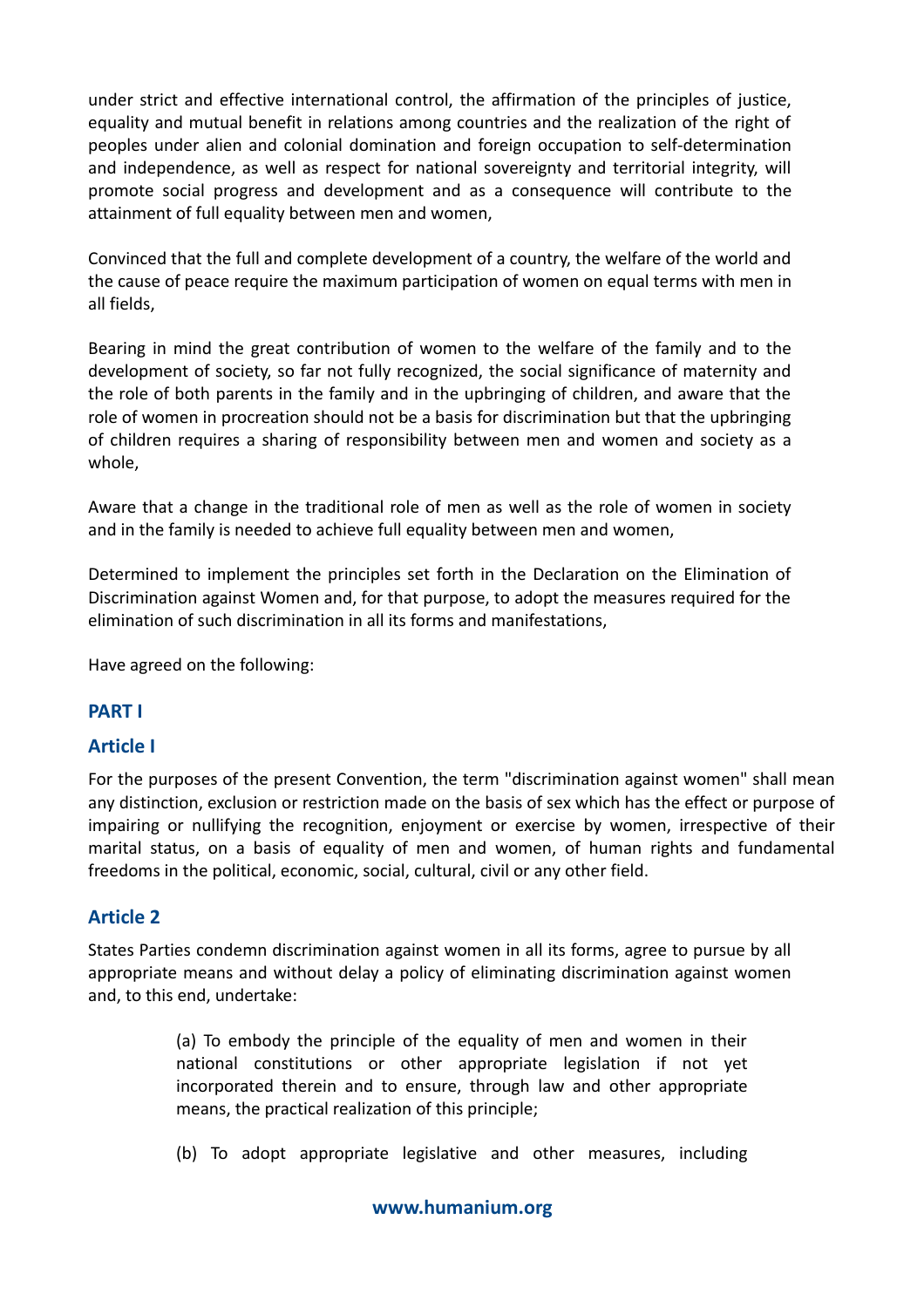sanctions where appropriate, prohibiting all discrimination against women;

(c) To establish legal protection of the rights of women on an equal basis with men and to ensure through competent national tribunals and other public institutions the effective protection of women against any act of discrimination;

(d) To refrain from engaging in any act or practice of discrimination against women and to ensure that public authorities and institutions shall act in conformity with this obligation;

(e) To take all appropriate measures to eliminate discrimination against women by any person, organization or enterprise;

(f) To take all appropriate measures, including legislation, to modify or abolish existing laws, regulations, customs and practices which constitute discrimination against women;

(g) To repeal all national penal provisions which constitute discrimination against women.

# **Article 3**

States Parties shall take in all fields, in particular in the political, social, economic and cultural fields, all appropriate measures, including legislation, to en sure the full development and advancement of women , for the purpose of guaranteeing them the exercise and enjoyment of human rights and fundamental freedoms on a basis of equality with men.

## **Article 4**

1. Adoption by States Parties of temporary special measures aimed at accelerating de facto equality between men and women shall not be considered discrimination as defined in the present Convention, but shall in no way entail as a consequence the maintenance of unequal or separate standards; these measures shall be discontinued when the objectives of equality of opportunity and treatment have been achieved.

2. Adoption by States Parties of special measures, including those measures contained in the present Convention, aimed at protecting maternity shall not be considered discriminatory.

# **Article 5**

States Parties shall take all appropriate measures:

(a) To modify the social and cultural patterns of conduct of men and women, with a view to achieving the elimination of prejudices and customary and all other practices which are based on the idea of the inferiority or the superiority of either of the sexes or on stereotyped roles for men and women;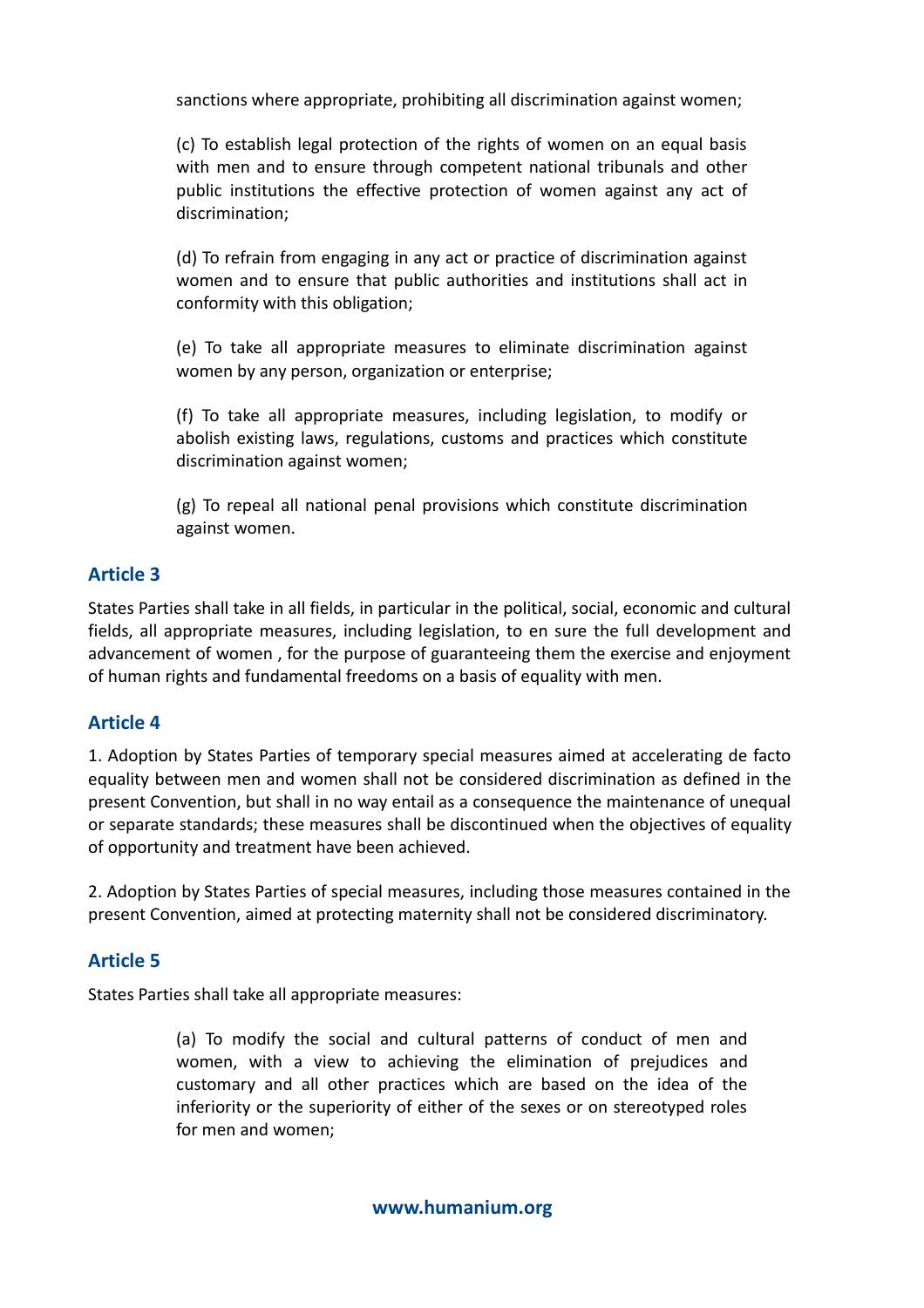(b) To ensure that family education includes a proper understanding of maternity as a social function and the recognition of the common responsibility of men and women in the upbringing and development of their children, it being understood that the interest of the children is the primordial consideration in all cases.

## **Article 6**

States Parties shall take all appropriate measures, including legislation, to suppress all forms of traffic in women and exploitation of prostitution of women.

## **PART II**

## **Article 7**

States Parties shall take all appropriate measures to eliminate discrimination against women in the political and public life of the country and, in particular, shall ensure to women, on equal terms with men, the right:

> (a) To vote in all elections and public referenda and to be eligible for election to all publicly elected bodies;

> (b) To participate in the formulation of government policy and the implementation thereof and to hold public office and perform all public functions at all levels of government;

> (c) To participate in non-governmental organizations and associations concerned with the public and political life of the country.

## **Article 8**

States Parties shall take all appropriate measures to ensure to women, on equal terms with men and without any discrimination, the opportunity to represent their Governments at the international level and to participate in the work of international organizations.

## **Article 9**

1. States Parties shall grant women equal rights with men to acquire, change or retain their nationality. They shall ensure in particular that neither marriage to an alien nor change of nationality by the husband during marriage shall automatically change the nationality of the wife, render her stateless or force upon her the nationality of the husband.

2. States Parties shall grant women equal rights with men with respect to the nationality of their children.

## **PART III**

## **Article 10**

States Parties shall take all appropriate measures to eliminate discrimination against women in order to ensure to them equal rights with men in the field of education and in particular to ensure,

## **www.humanium.org**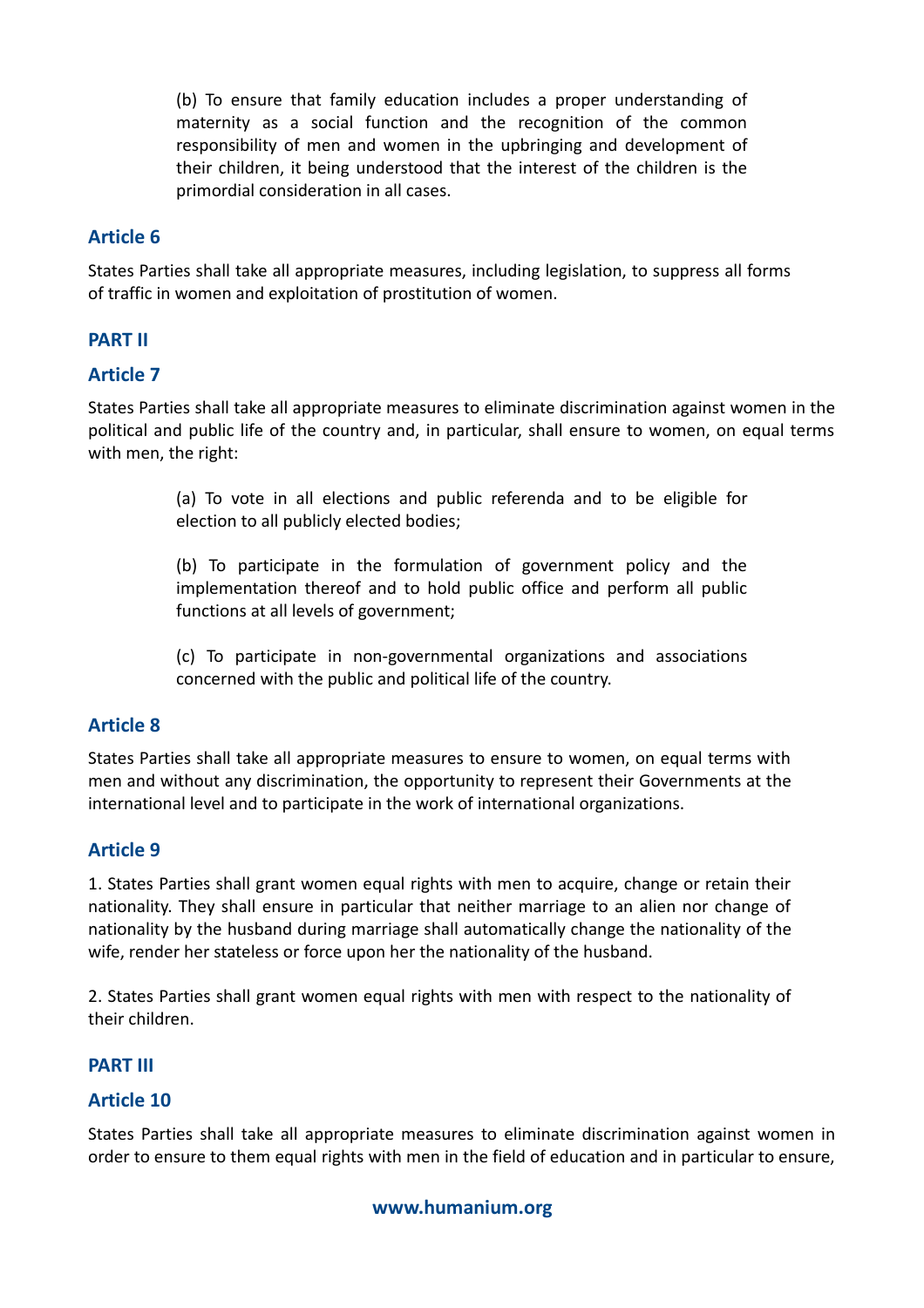on a basis of equality of men and women:

(a) The same conditions for career and vocational guidance, for access to studies and for the achievement of diplomas in educational establishments of all categories in rural as well as in urban areas; this equality shall be ensured in pre-school, general, technical, professional and higher technical education, as well as in all types of vocational training;

(b) Access to the same curricula, the same examinations, teaching staff with qualifications of the same standard and school premises and equipment of the same quality;

(c) The elimination of any stereotyped concept of the roles of men and women at all levels and in all forms of education by encouraging coeducation and other types of education which will help to achieve this aim and, in particular, by the revision of textbooks and school programmes and the adaptation of teaching methods;

(d ) The same opportunities to benefit from scholarships and other study grants;

(e) The same opportunities for access to programmes of continuing education, including adult and functional literacy programmes, particulary those aimed at reducing, at the earliest possible time, any gap in education existing between men and women;

(f) The reduction of female student drop-out rates and the organization of programmes for girls and women who have left school prematurely;

(g) The same Opportunities to participate actively in sports and physical education;

(h) Access to specific educational information to help to ensure the health and well-being of families, including information and advice on family planning.

## **Article 11**

1. States Parties shall take all appropriate measures to eliminate discrimination against women in the field of employment in order to ensure, on a basis of equality of men and women, the same rights, in particular:

(a) The right to work as an inalienable right of all human beings;

(b) The right to the same employment opportunities, including the application of the same criteria for selection in matters of employment;

(c) The right to free choice of profession and employment, the right to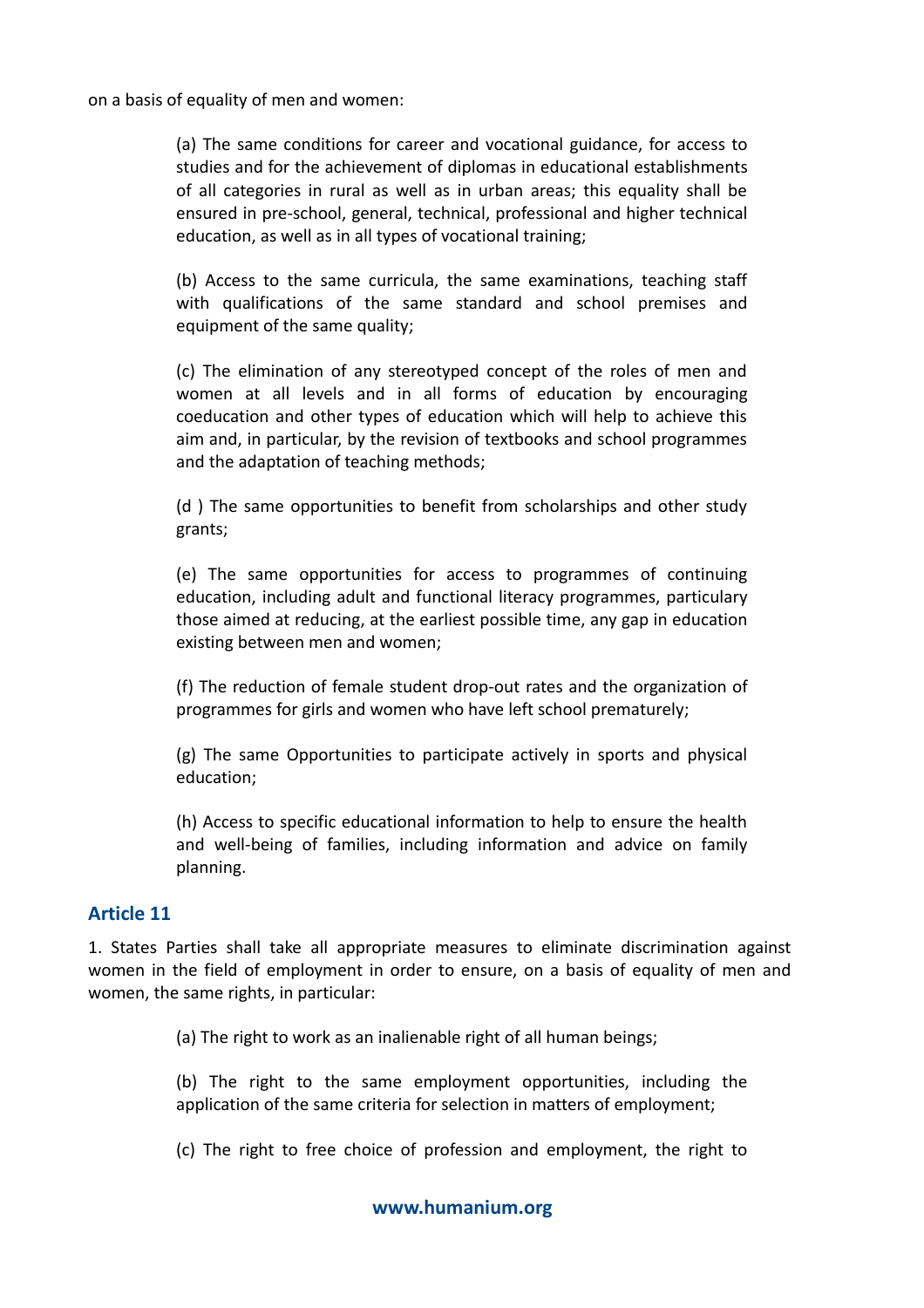promotion, job security and all benefits and conditions of service and the right to receive vocational training and retraining, including apprenticeships, advanced vocational training and recurrent training;

(d) The right to equal remuneration, including benefits, and to equal treatment in respect of work of equal value, as well as equality of treatment in the evaluation of the quality of work;

(e) The right to social security, particularly in cases of retirement, unemployment, sickness, invalidity and old age and other incapacity to work, as well as the right to paid leave;

(f) The right to protection of health and to safety in working conditions, including the safeguarding of the function of reproduction.

2. In order to prevent discrimination against women on the grounds of marriage or maternity and to ensure their effective right to work, States Parties shall take appropriate measures:

> (a) To prohibit, subject to the imposition of sanctions, dismissal on the grounds of pregnancy or of maternity leave and discrimination in dismissals on the basis of marital status;

> (b) To introduce maternity leave with pay or with comparable social benefits without loss of former employment, seniority or social allowances;

> (c) To encourage the provision of the necessary supporting social services to enable parents to combine family obligations with work responsibilities and participation in public life, in particular through promoting the establishment and development of a network of child-care facilities;

> (d) To provide special protection to women during pregnancy in types of work proved to be harmful to them.

3. Protective legislation relating to matters covered in this article shall be reviewed periodically in the light of scientific and technological knowledge and shall be revised, repealed or extended as necessary.

# **Article 12**

1. States Parties shall take all appropriate measures to eliminate discrimination against women in the field of health care in order to ensure, on a basis of equality of men and women, access to health care services, including those related to family planning.

2. Notwithstanding the provisions of paragraph I of this article, States Parties shall ensure to women appropriate services in connection with pregnancy, confinement and the post-natal period, granting free services where necessary, as well as adequate nutrition during pregnancy and lactation.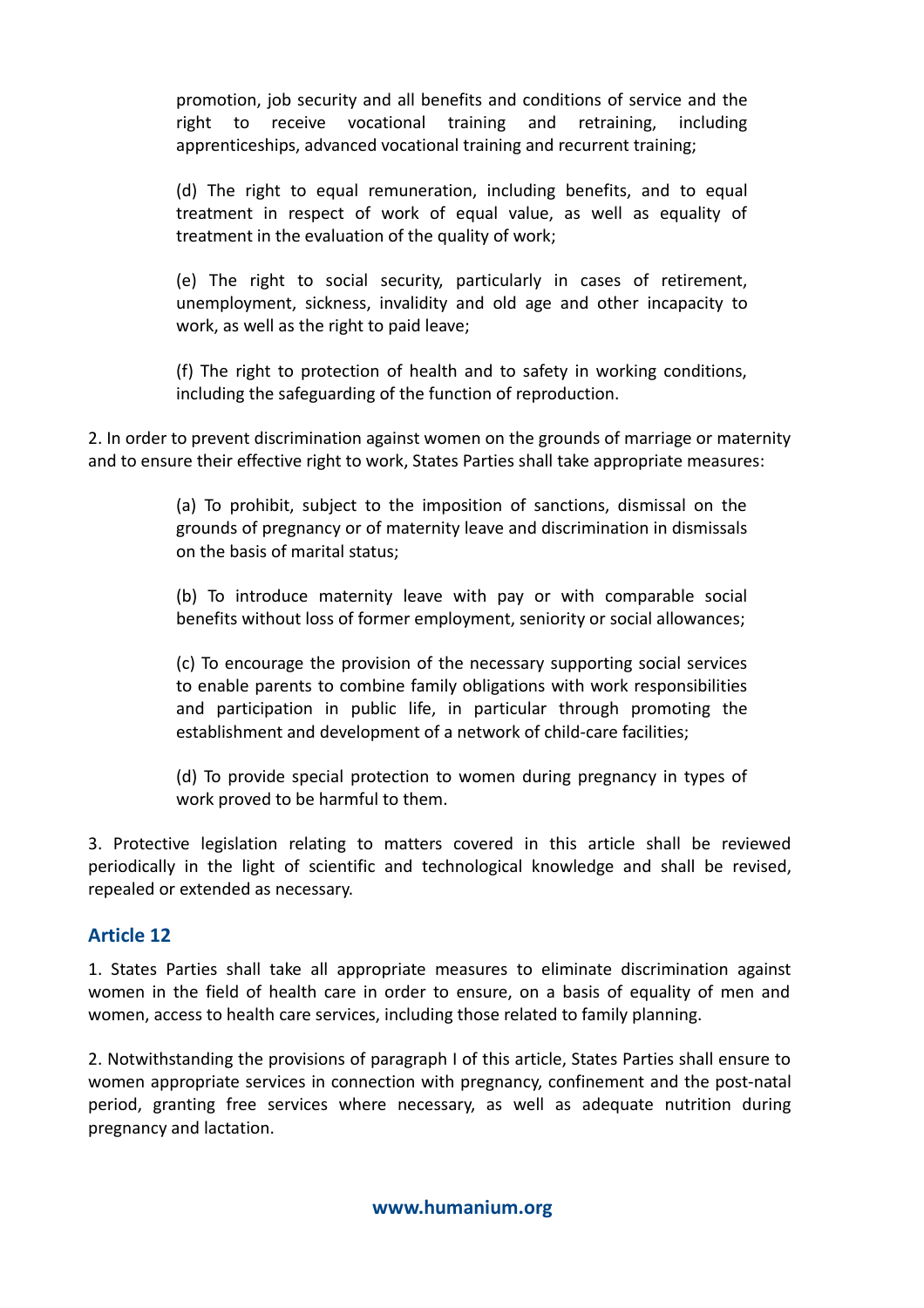## **Article 13**

States Parties shall take all appropriate measures to eliminate discrimination against women in other areas of economic and social life in order to ensure, on a basis of equality of men and women, the same rights, in particular:

(a) The right to family benefits;

(b) The right to bank loans, mortgages and other forms of financial credit;

(c) The right to participate in recreational activities, sports and all aspects of cultural life.

#### **Article 14**

1. States Parties shall take into account the particular problems faced by rural women and the significant roles which rural women play in the economic survival of their families, including their work in the non-monetized sectors of the economy, and shall take all appropriate measures to ensure the application of the provisions of the present Convention to women in rural areas.

2. States Parties shall take all appropriate measures to eliminate discrimination against women in rural areas in order to ensure, on a basis of equality of men and women, that they participate in and benefit from rural development and, in particular, shall ensure to such women the right:

> (a) To participate in the elaboration and implementation of development planning at all levels;

> (b) To have access to adequate health care facilities, including information, counselling and services in family planning;

(c) To benefit directly from social security programmes;

(d) To obtain all types of training and education, formal and non-formal, including that relating to functional literacy, as well as, inter alia, the benefit of all community and extension services, in order to increase their technical proficiency;

(e) To organize self-help groups and co-operatives in order to obtain equal access to economic opportunities through employment or self employment;

(f) To participate in all community activities;

(g) To have access to agricultural credit and loans, marketing facilities, appropriate technology and equal treatment in land and agrarian reform as well as in land resettlement schemes;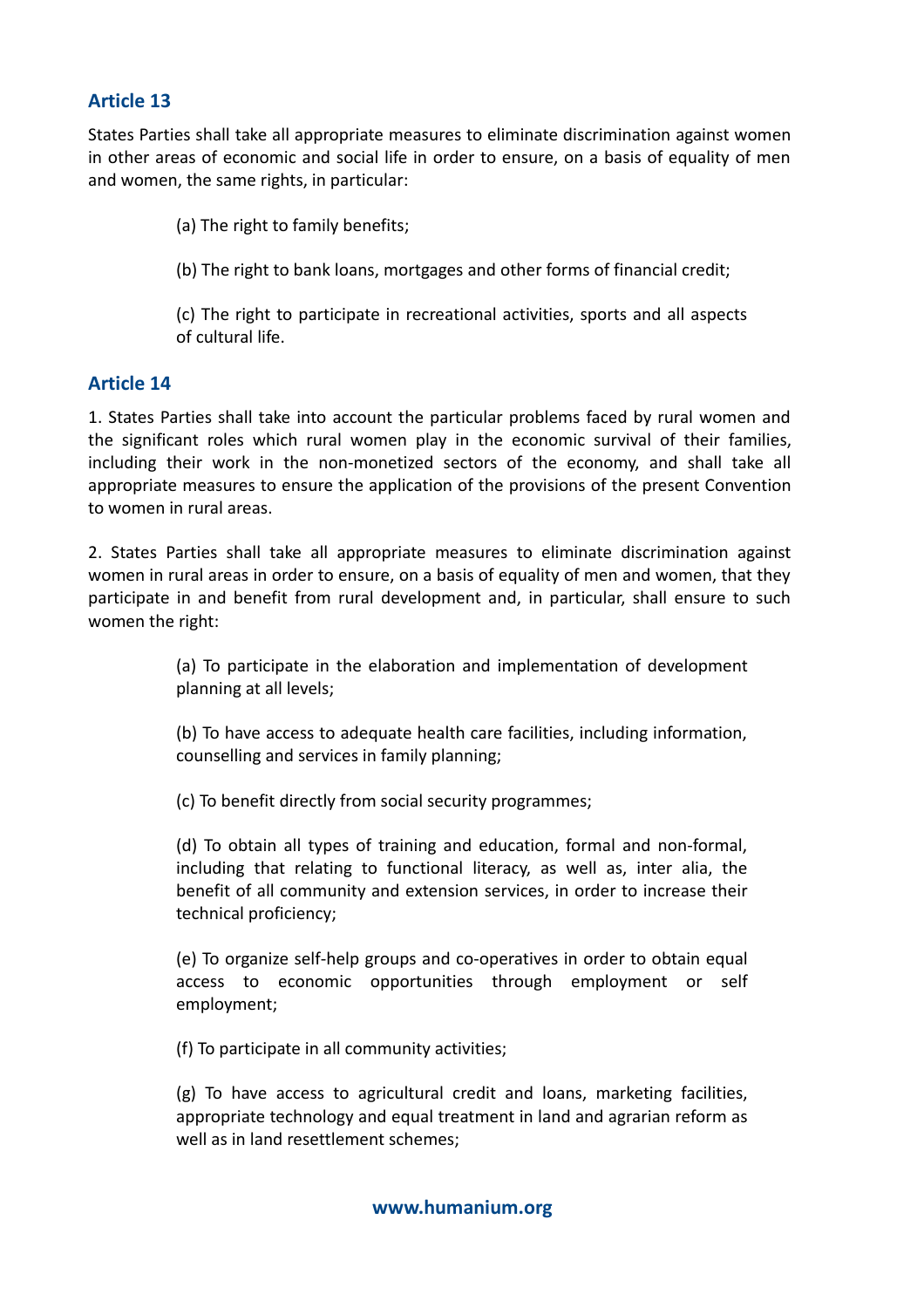(h) To enjoy adequate living conditions, particularly in relation to housing, sanitation, electricity and water supply, transport and communications.

## **PART IV**

## **Article 15**

1. States Parties shall accord to women equality with men before the law.

2. States Parties shall accord to women, in civil matters, a legal capacity identical to that of men and the same opportunities to exercise that capacity. In particular, they shall give women equal rights to conclude contracts and to administer property and shall treat them equally in all stages of procedure in courts and tribunals.

3. States Parties agree that all contracts and all other private instruments of any kind with a legal effect which is directed at restricting the legal capacity of women shall be deemed null and void.

4. States Parties shall accord to men and women the same rights with regard to the law relating to the movement of persons and the freedom to choose their residence and domicile.

# **Article 16**

1. States Parties shall take all appropriate measures to eliminate discrimination against women in all matters relating to marriage and family relations and in particular shall ensure, on a basis of equality of men and women:

(a) The same right to enter into marriage;

(b) The same right freely to choose a spouse and to enter into marriage only with their free and full consent;

(c) The same rights and responsibilities during marriage and at its dissolution;

(d) The same rights and responsibilities as parents, irrespective of their marital status, in matters relating to their children; in all cases the interests of the children shall be paramount;

(e) The same rights to decide freely and responsibly on the number and spacing of their children and to have access to the information, education and means to enable them to exercise these rights;

(f) The same rights and responsibilities with regard to guardianship, wardship, trusteeship and adoption of children, or similar institutions where these concepts exist in national legislation; in all cases the interests of the children shall be paramount;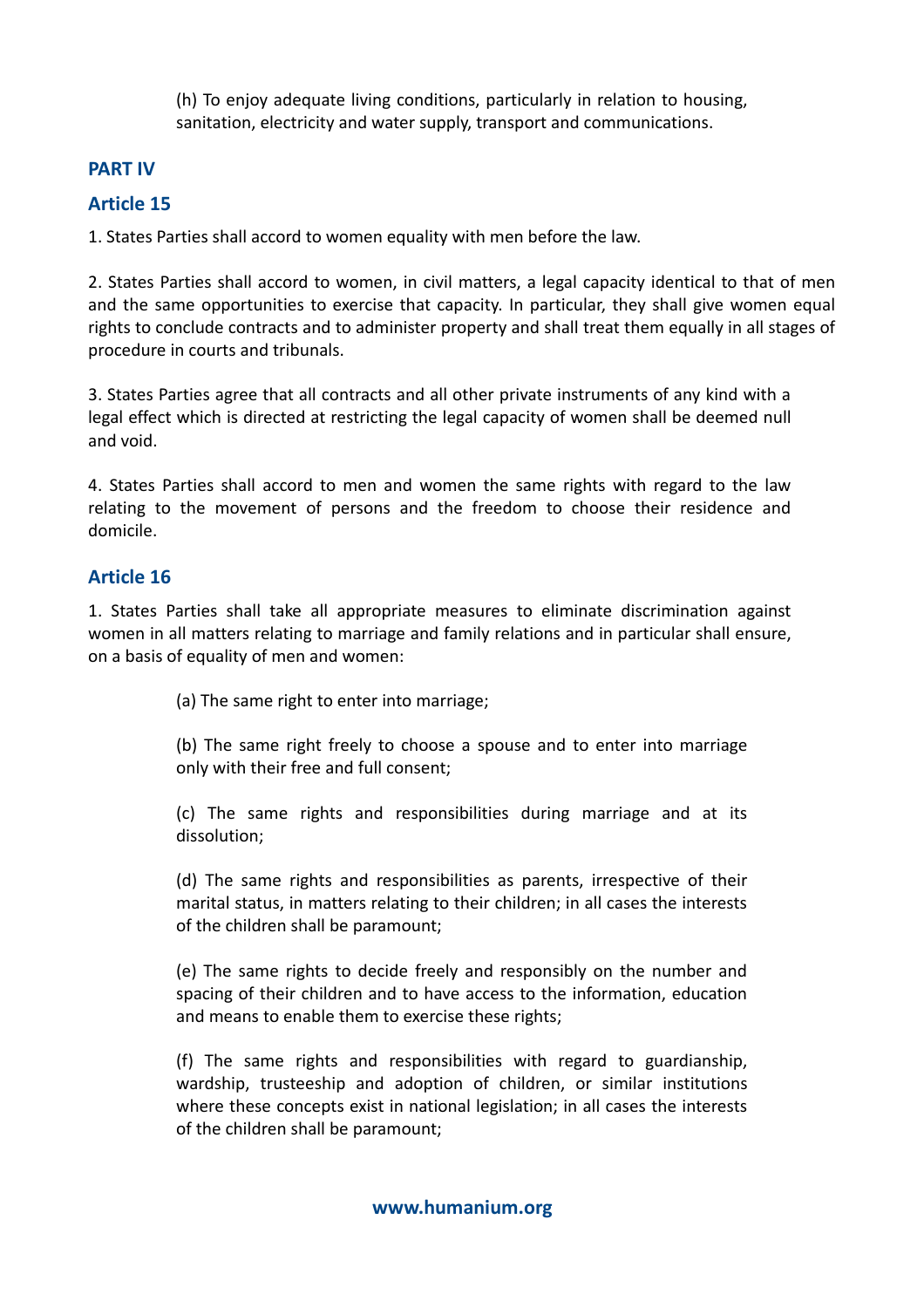(g) The same personal rights as husband and wife, including the right to choose a family name, a profession and an occupation;

(h) The same rights for both spouses in respect of the ownership, acquisition, management, administration, enjoyment and disposition of property, whether free of charge or for a valuable consideration.

2. The betrothal and the marriage of a child shall have no legal effect, and all necessary action, including legislation, shall be taken to specify a minimum age for marriage and to make the registration of marriages in an official registry compulsory.

## **PART V**

## **Article 17**

1. For the purpose of considering the progress made in the implementation of the present Convention, there shall be established a Committee on the Elimination of Discrimination against Women (hereinafter referred to as the Committee) consisting, at the time of entry into force of the Convention, of eighteen and, after ratification of or accession to the Convention by the thirty-fifth State Party, of twenty-three experts of high moral standing and competence in the field covered by the Convention. The experts shall be elected by States Parties from among their nationals and shall serve in their personal capacity, consideration being given to equitable geographical distribution and to the representation of the different forms of civilization as well as the principal legal systems.

2. The members of the Committee shall be elected by secret ballot from a list of persons nominated by States Parties. Each State Party may nominate one person from among its own nationals.

3. The initial election shall be held six months after the date of the entry into force of the present Convention. At least three months before the date of each election the Secretary-General of the United Nations shall address a letter to the States Parties inviting them to submit their nominations within two months. The Secretary-General shall prepare a list in alphabetical order of all persons thus nominated, indicating the States Parties which have nominated them, and shall submit it to the States Parties.

4. Elections of the members of the Committee shall be held at a meeting of States Parties convened by the Secretary-General at United Nations Headquarters. At that meeting, for which two thirds of the States Parties shall constitute a quorum, the persons elected to the Committee shall be those nominees who obtain the largest number of votes and an absolute majority of the votes of the representatives of States Parties present and voting.

5. The members of the Committee shall be elected for a term of four years. However, the terms of nine of the members elected at the first election shall expire at the end of two years; immediately after the first election the names of these nine members shall be chosen by lot by the Chairman of the Committee.

6. The election of the five additional members of the Committee shall be held in accordance with the provisions of paragraphs 2, 3 and 4 of this article, following the thirty-fifth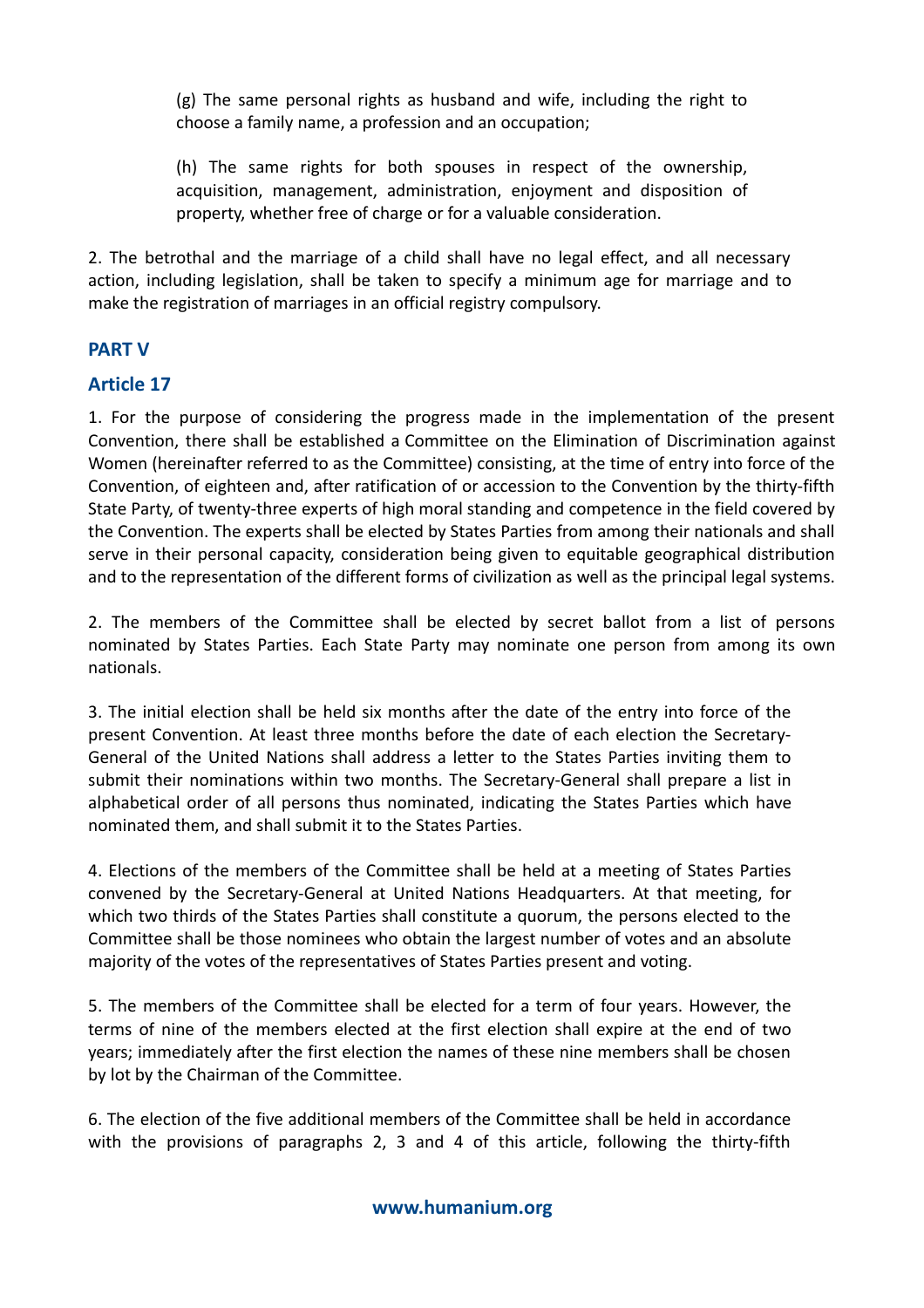ratification or accession. The terms of two of the additional members elected on this occasion shall expire at the end of two years, the names of these two members having been chosen by lot by the Chairman of the Committee.

7. For the filling of casual vacancies, the State Party whose expert has ceased to function as a member of the Committee shall appoint another expert from among its nationals, subject to the approval of the Committee.

8. The members of the Committee shall, with the approval of the General Assembly, receive emoluments from United Nations resources on such terms and conditions as the Assembly may decide, having regard to the importance of the Committee's responsibilities.

9. The Secretary-General of the United Nations shall provide the necessary staff and facilities for the effective performance of the functions of the Committee under the present Convention.

# **Article 18**

1. States Parties undertake to submit to the Secretary-General of the United Nations, for consideration by the Committee, a report on the legislative, judicial, administrative or other measures which they have adopted to give effect to the provisions of the present Convention and on the progress made in this respect:

(a) Within one year after the entry into force for the State concerned;

(b) Thereafter at least every four years and further whenever the Committee so requests.

2. Reports may indicate factors and difficulties affecting the degree of fulfilment of obligations under the present Convention.

# **Article 19**

1. The Committee shall adopt its own rules of procedure.

2. The Committee shall elect its officers for a term of two years.

## **Article 20**

1. The Committee shall normally meet for a period of not more than two weeks annually in order to consider the reports submitted in accordance with article 18 of the present Convention.

2. The meetings of the Committee shall normally be held at United Nations Headquarters or at any other convenient place as determined by the Committee. [\(amendment,](http://daccess-ods.un.org/access.nsf/Get?Open&DS=A/RES/50/202&Lang=E) status of ratification)

## **Article 21**

1. The Committee shall, through the Economic and Social Council, report annually to the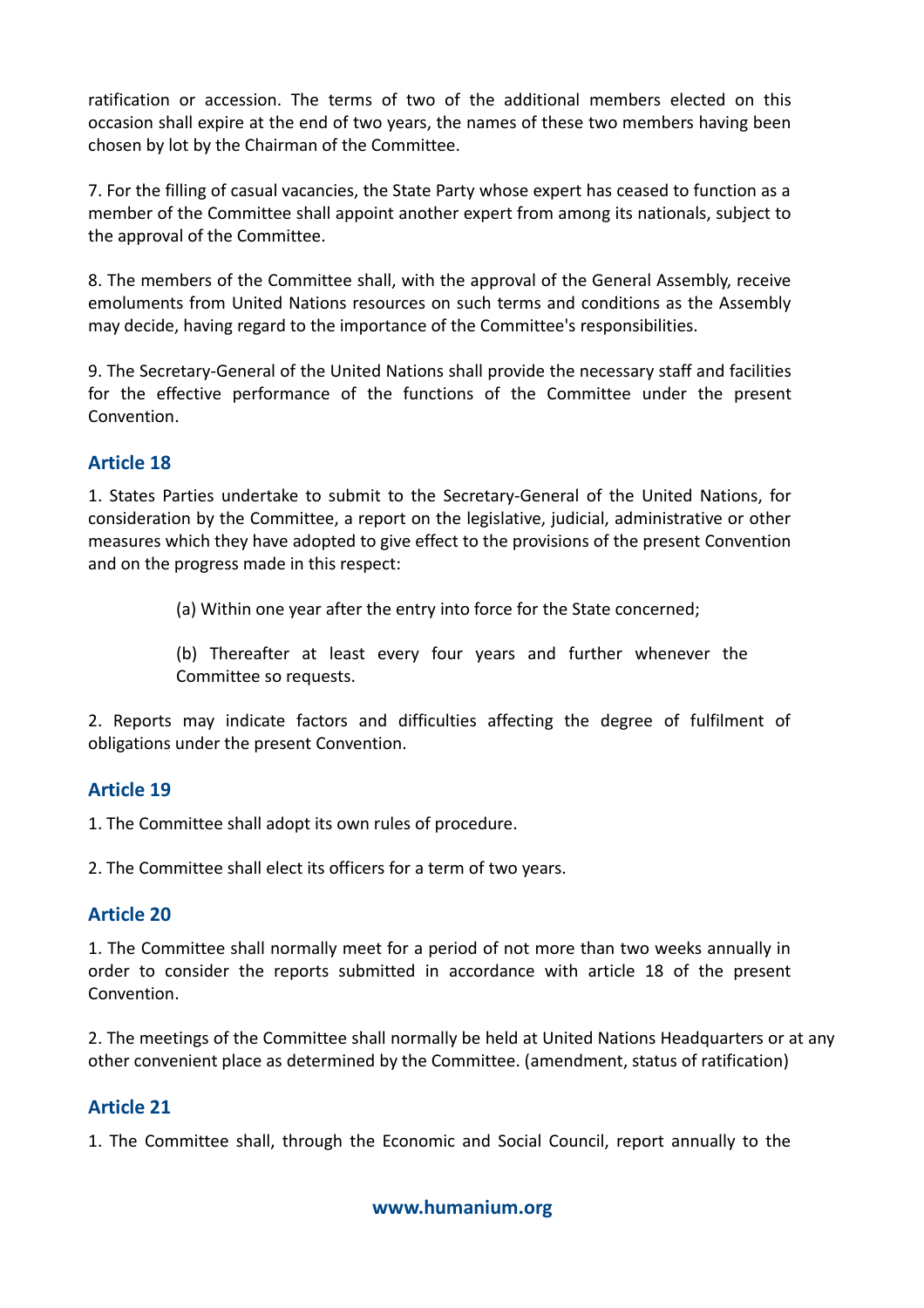General Assembly of the United Nations on its activities and may make suggestions and general recommendations based on the examination of reports and information received from the States Parties. Such suggestions and general recommendations shall be included in the report of the Committee together with comments, if any, from States Parties.

2. The Secretary-General of the United Nations shall transmit the reports of the Committee to the Commission on the Status of Women for its information.

## **Article 22**

The specialized agencies shall be entitled to be represented at the consideration of the implementation of such provisions of the present Convention as fall within the scope of their activities. The Committee may invite the specialized agencies to submit reports on the implementation of the Convention in areas falling within the scope of their activities.

## **PART VI**

## **Article 23**

Nothing in the present Convention shall affect any provisions that are more conducive to the achievement of equality between men and women which may be contained:

(a) In the legislation of a State Party; or

(b) In any other international convention, treaty or agreement in force for that State.

## **Article 24**

States Parties undertake to adopt all necessary measures at the national level aimed at achieving the full realization of the rights recognized in the present Convention.

## **Article 25**

1. The present Convention shall be open for signature by all States.

2. The Secretary-General of the United Nations is designated as the depositary of the present Convention.

3. The present Convention is subject to ratification. Instruments of ratification shall be deposited with the Secretary-General of the United Nations.

4. The present Convention shall be open to accession by all States. Accession shall be effected by the deposit of an instrument of accession with the Secretary-General of the United Nations.

## **Article 26**

1. A request for the revision of the present Convention may be made at any time by any State Party by means of a notification in writing addressed to the Secretary-General of the United

#### **www.humanium.org**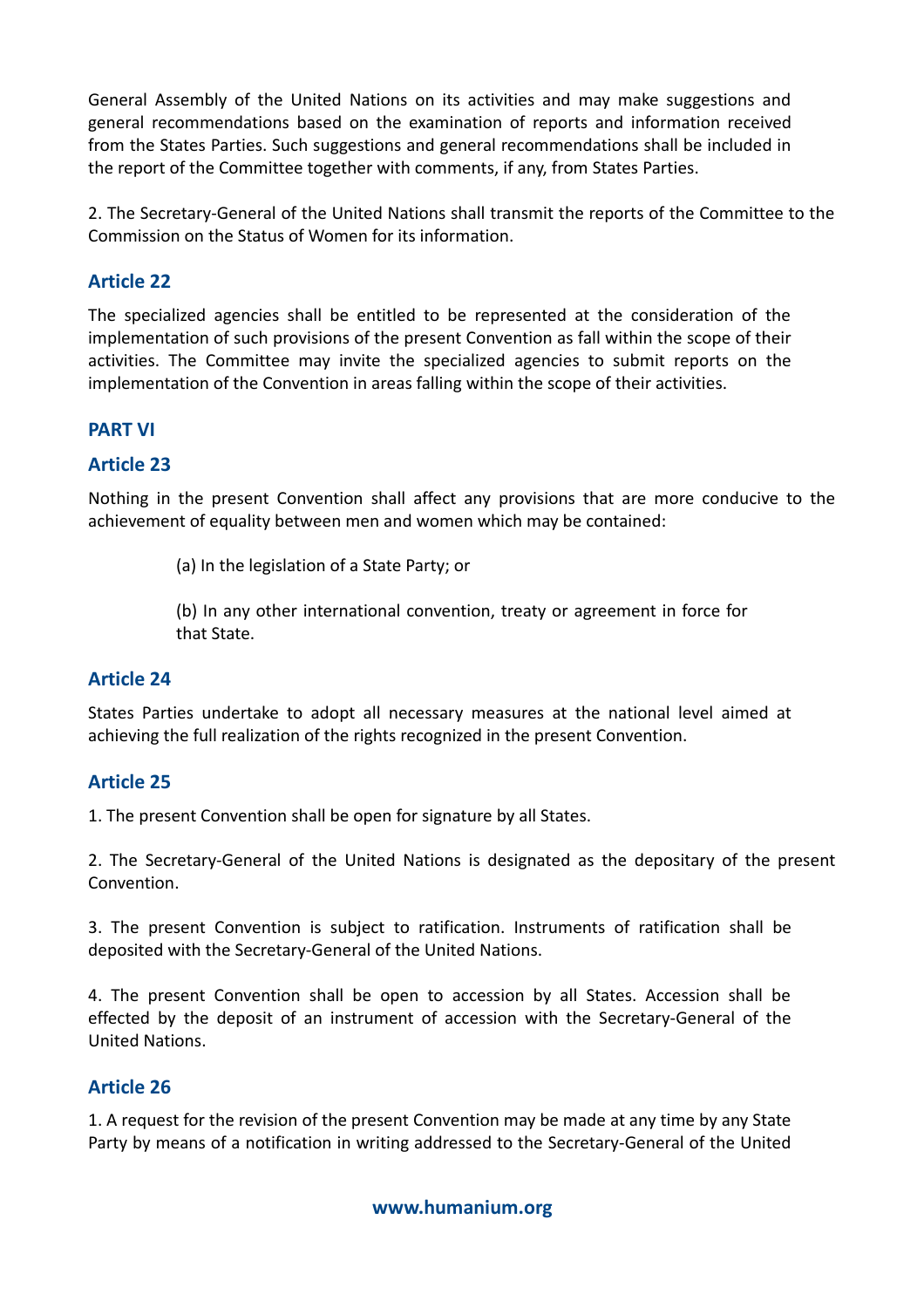Nations.

2. The General Assembly of the United Nations shall decide upon the steps, if any, to be taken in respect of such a request.

## **Article 27**

1. The present Convention shall enter into force on the thirtieth day after the date of deposit with the Secretary-General of the United Nations of the twentieth instrument of ratification or accession.

2. For each State ratifying the present Convention or acceding to it after the deposit of the twentieth instrument of ratification or accession, the Convention shall enter into force on the thirtieth day after the date of the deposit of its own instrument of ratification or accession.

## **Article 28**

1. The Secretary-General of the United Nations shall receive and circulate to all States the text of reservations made by States at the time of ratification or accession.

2. A reservation incompatible with the object and purpose of the present Convention shall not be permitted.

3. Reservations may be withdrawn at any time by notification to this effect addressed to the Secretary-General of the United Nations, who shall then inform all States thereof. Such notification shall take effect on the date on which it is received.

## **Article 29**

1. Any dispute between two or more States Parties concerning the interpretation or application of the present Convention which is not settled by negotiation shall, at the request of one of them, be submitted to arbitration. If within six months from the date of the request for arbitration the parties are unable to agree on the organization of the arbitration, any one of those parties may refer the dispute to the International Court of Justice by request in conformity with the Statute of the Court.

2. Each State Party may at the time of signature or ratification of the present Convention or accession thereto declare that it does not consider itself bound by paragraph I of this article. The other States Parties shall not be bound by that paragraph with respect to any State Party which has made such a reservation.

3. Any State Party which has made a reservation in accordance with paragraph 2 of this article may at any time withdraw that reservation by notification to the Secretary-General of the United Nations.

## **Article 30**

The present Convention, the Arabic, Chinese, English, French, Russian and Spanish texts of which are equally authentic, shall be deposited with the Secretary-General of the United